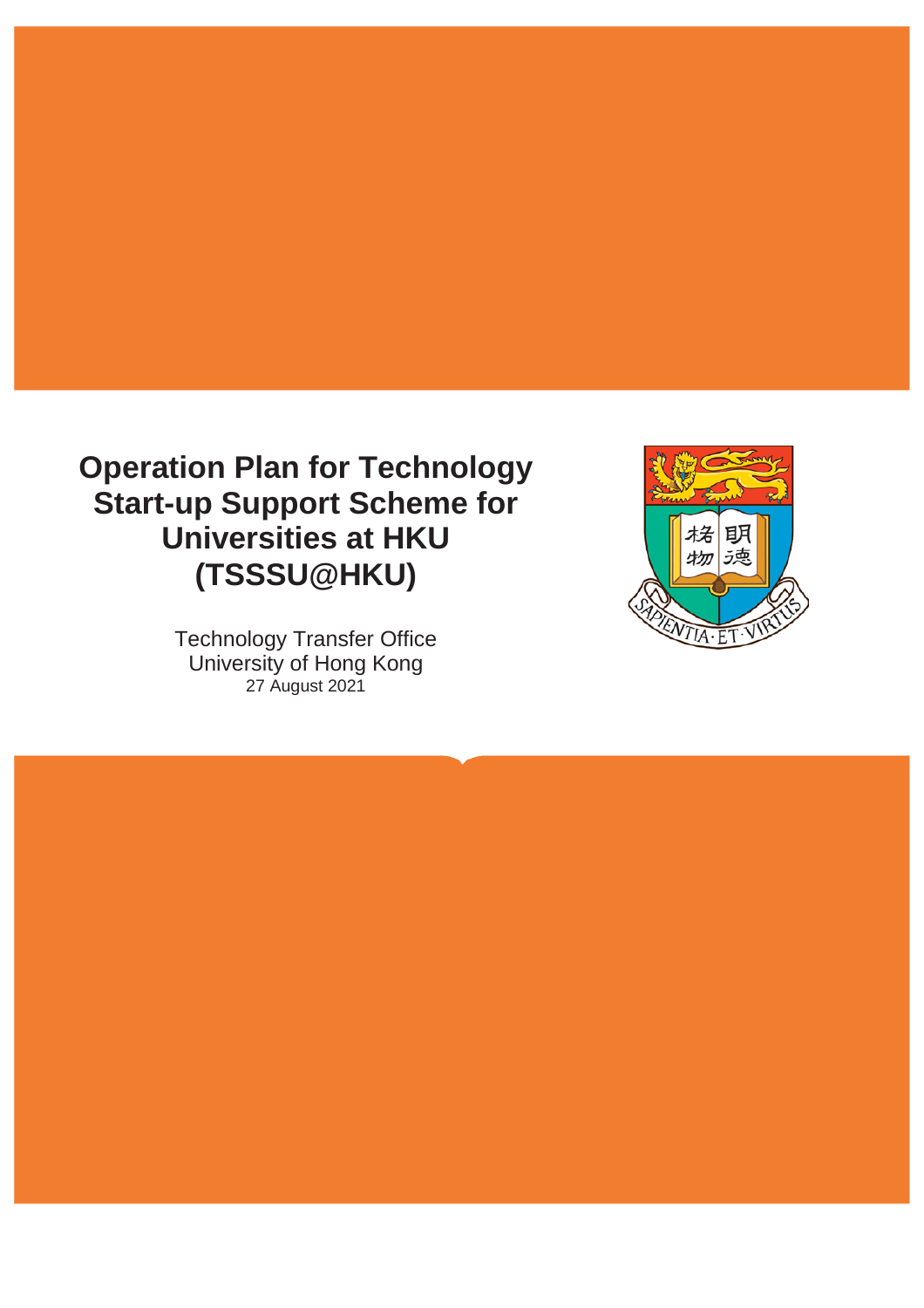| PUBLICITY, ACKNOWLEDGEMENT AND INDEMNIFICATION  10 |
|----------------------------------------------------|
|                                                    |

[Note: This document is developed by making reference to the TSSSU Application and Reimbursement Guidelines issued by ITC in July 2021, "New Initiatives on promoting of Innovation and Technology" paper of the Legislative Council Panel on Commerce and Industry 2014, and guidelines of similar funding schemes in other sister institutions in Hong Kong.]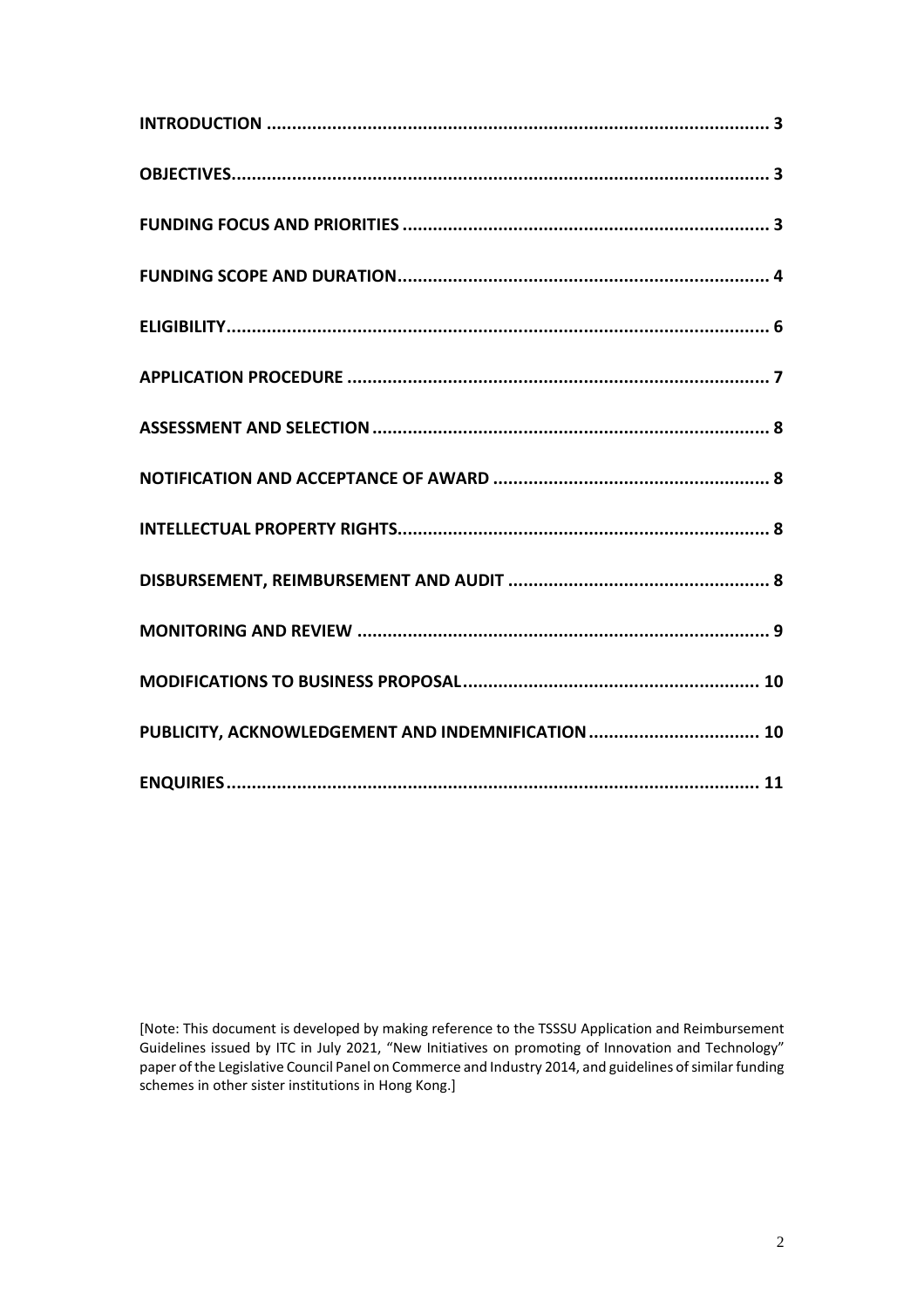### **Operation Plan and Regulations for TSSSU@HKU**

#### **Introduction**

1. The Innovation and Technology Commission (ITC), under the Innovation and Technology Fund (ITF), has set up the Technology Start-up Support Scheme for Universities (TSSSU) to provide funding to six local universities to support their teams in starting technology businesses and commercialising their research and development (R&D) results. The funding from TSSSU aims to provide better support for technology start-ups to translate new ideas into business opportunities. TSSSU@HKU scheme is such funding scheme under the University of Hong Kong (HKU).

2. The funding scheme was set up in 2014 with up to HK\$4 million a year made available to each of the six local universities with technology disciplines on an annual reimbursement basis. With effect from the 2019-20 Government financial year, ITC doubled the annual funding to HK\$8 million a year.

3. This document is based on the Guidelines of the TSSSU Scheme from the Innovation and Technology Commission (the "ITC Guidelines"), with additional requirements and information relevant to HKU. Applicants may wish to consult the ITC Guidelines available concurrently on the TTO [\(www.tto.hku.hk\)](http://www.tto.hku.hk/) and the Research Services websites [\(www.rss.hku.hk\)](http://www.rss.hku.hk/), as they are the overarching guidelines for this Scheme. In case there is any disparity between the ITC Guidelines and this operation plan, the former should prevail.

#### **Objectives**

4. Knowledge Exchange (KE) is one of the three pillar missions of the University. Technology transfer, which is an important part of KE, is the process of bringing technological innovation, inventions and intellectual property developed from R&D projects in the University to the industry and the market for the benefits of society and the economy.

5. The objective of the TSSSU@HKU is to make use of the funding support from the Government to encourage more technology start-up ventures to be formed, primarily based on technologies developed at the University, and thereby cultivate and enrich the entrepreneurial culture and ecosystem within HKU.

6. Due to the limited resources available from the TSSSU@HKU scheme, the funding support, for most cases, is intended to be a seed-funding scheme facilitating ideas, innovations, research results to germinate into an incubation stage through a start-up company, so that it may potentially attract angel funding and venture capital support to grow the company to fully exploit the innovative technology for commercial development. It is **not** intended to be an investment to sustain a business or a supplementary research project funding or an alternative to applied research project funding.

7. Disregard the success or failure of the start-up ventures funded by this scheme, the participants of the Scheme would gain valuable entrepreneurship experience through the process of taking a new technological innovation to the real application environment and gain the start-up experience first-hand.

#### **Funding Focus and Priorities**

8. As stipulated by the ITC Guidelines, TSSSU@HKU is a technology "start-up" funding for new ventures. The application must be from a qualified company registered in Hong Kong (see Paragraph 28), represented by the *Person-in-charge* of the application company meeting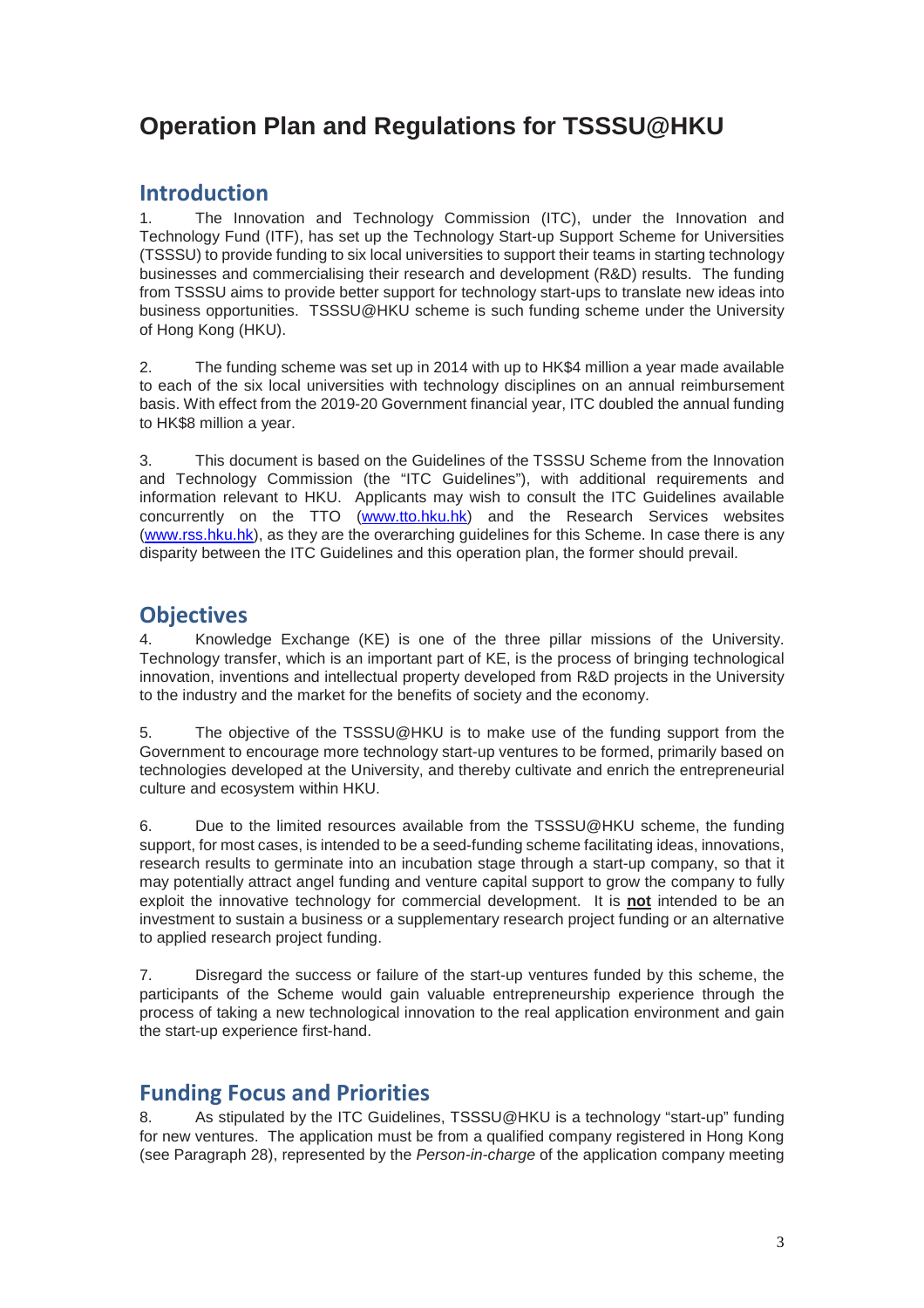the eligibility criteria as detailed in Paragraph 27. Preference will be given to inventions, technologies and intellectual property developed at HKU.

- 9. Funding focus and priorities will be given to (but not limited by) the following:
	- (a) Start-up using inventions and technologies developed by HKU. (Proper licensing agreement with HKU is needed prior to application).
	- (b) Start-up using inventions and technologies developed jointly between HKU and its collaborators. (Similarly, proper licensing agreement with the IPR owners is needed prior to application).
	- (c) Start-up based on technology developed by students or alumni during their course of study at the University as part of their curriculum (e.g. Final Year projects, research projects). The application team must have the right to commercialize the relevant technology.
	- (d) Technology innovations by staff or students resulting from employment or studies at HKU, with a significant 'knowledge' and 'technology' component.

10. As this is intended to be funding for technology start-ups, especially using technology developed by HKU or at HKU, trivial use of technology (e.g. a simple website) or a me-too copycat venture (e.g. another me-too mobile app) would unlikely be considered for funding.

#### **Funding Scope and Duration**

11. Based on the conditions and requirements set by ITC, TSSSU@HKU is a cash-based funding scheme (as opposed to a 'project-based' funding scheme). Due to the reimbursement nature of the funding support from the Government, the successful applicant will be awarded cash funding in form of an interest-free *cash-advancement* from HKU equal to the awarded amount under TSSSU in instalments. The *cash-advancement* will be fully redeemed with the reimbursement from the Government to the University under the TSSSU Scheme of ITC. The funded start-up is held responsible to assist HKU to claim the reimbursement by abiding to the Guidelines set by ITC under the TSSSU Scheme and provides the University with all required reports and documents.

[1](#page-3-0)2. Each successful technology start-up will be funded for no more than three (3) years<sup>1</sup>, with a maximum funding capped at HK\$1.5 million per year, subject to the final *Approved Funding Budget* (AFB) by the University and the ITC. Any unspent award by the end of the Government financial year will be forfeited and the equivalent *cash-advancement* amount should be returned to HKU.

13. The TSSSU funding should be used in a reasonable, proportionate and proper manner in the following areas for achieving the milestones set out in the approved business plan:

- (a) essential items for setting up and operating the technology start-ups (e.g. furniture and equipment, legal and accounting services, rental of necessary and suitable premises, manpower etc.);
- (b) R&D expenditure (e.g. manpower, equipment, licensing fees or royalties due to HKU, other direct costs, etc.); and
- (c) promotional activities and marketing of their R&D deliverables, products or services.

14. Any expenditure item or part thereof which is already funded by the Government, a Government subvented body/institution, the University or third parties will however not be funded under TSSSU, i.e. no double payment is allowed for the same part of an expenditure item.

<span id="page-3-0"></span> $\overline{a}$ <sup>1</sup> The three-year period should count consecutively from the first year that a start-up is approved for TSSSU funding. For example, if a start-up was first approved for funding in 2020-21 (Year one) and only applied for continued funding in 2022-23 (Year three), it will not be eligible for seeking further funding in 2023-24 (Year four).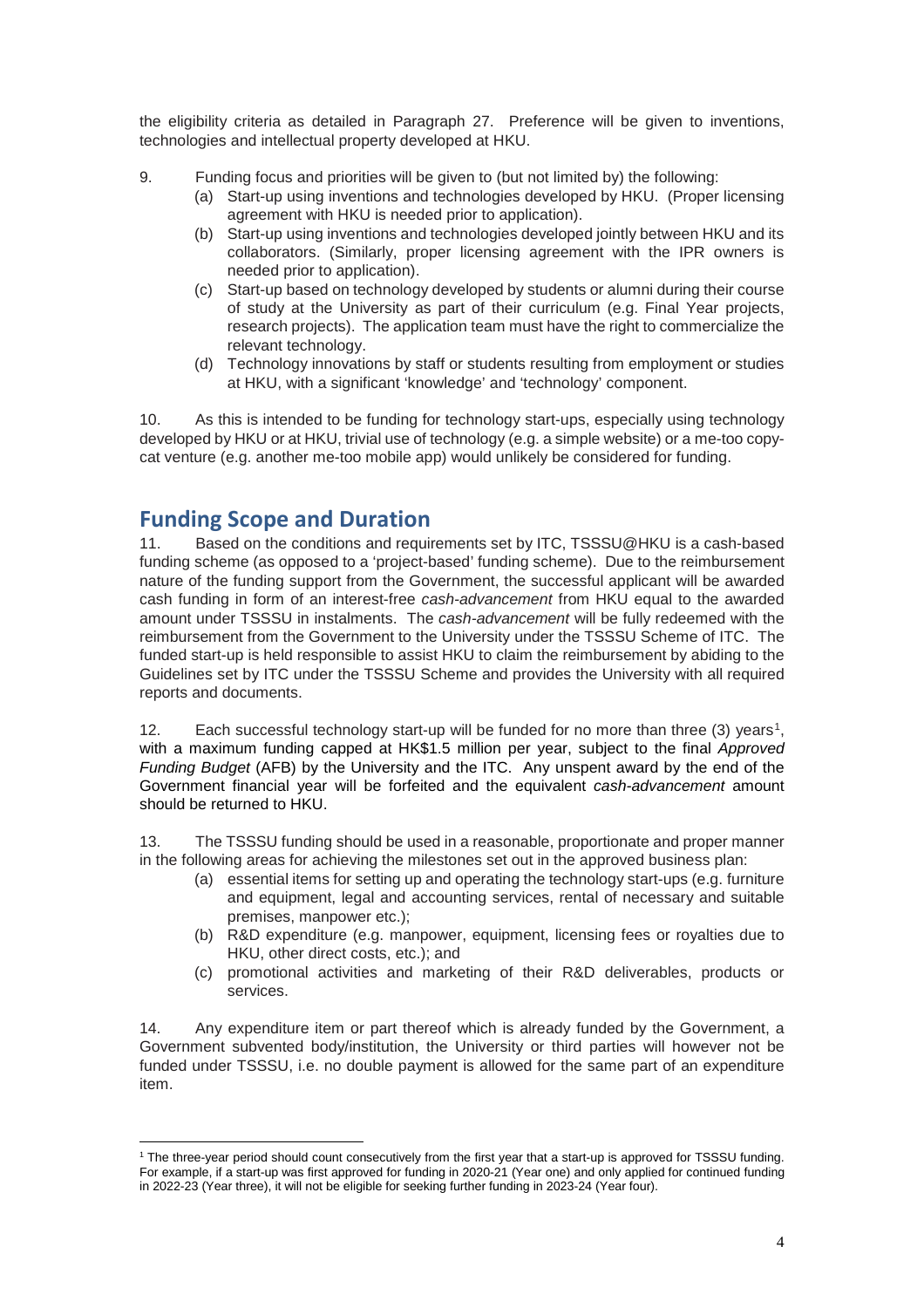- 15. Some examples of items not to be funded under TSSSU are
	- (a) rental expenses that are irrelevant to the operations of the technology start-ups;
	- (b) manpower expenditure on bonus, contract gratuities, annual salary adjustment as well as general fringe benefits and allowances such as expenses on housing (including nominal rental for quarters), education, training, passage and travelling, food, medical, dental, insurance, severance pay, overtime and untaken leave, etc.;
	- (c) expenses on mass production activities;
	- (d) expenses on offering gifts (e.g. cash coupons) for marketing and/or promotion purposes;
	- (e) expenses incurred as matching fund for other schemes of the Innovation and Technology Fund;
	- (f) costs of forming associations;
	- (g) investment of any kind except for deposit of funds in the bank accounts of the funded technology start-ups;
	- (h) repayment of any loan (including but not limited to student loan) taken out by the funded technology start-ups and their members and employees;
	- (i) any trip that is unnecessary or irrelevant to the operations of the technology startups;
	- (j) entertainment expenses that are unnecessary or irrelevant to the operations of the technology start-ups;
	- (k) fees charged to technology start-ups arising from general services (e.g. office administrative services, etc.) provided by HKU;
	- (l) any expenditure item that is unnecessary or irrelevant to the operations of the technology start-ups; and
	- (m) any events or activities that are inconsistent with the laws or regulations of Hong Kong or other applicable jurisdictions.

16. Activities of the technology start-ups funded under TSSSU should primarily be conducted within the territory of Hong Kong. However, given the objective of TSSSU to support technology start-ups, up to 50% of the TSSSU funding provided to each technology start-up in each Government financial year can be incurred in the Mainland and other countries.

17. HKU will not take equity in the funded technology start-ups or claim intellectual property rights arising from their businesses as a result of this funding programme, unless otherwise agreed by both parties (e.g. equity in lieu of license fee of HKU technology, investment in cash or in kind by the University etc). Please refer to Paragraph 41 on IPR.

18. If the start-up uses technology and intellectual property belonging to the University, the start-up should contact the Technology Transfer Office of HKU, and should enter into a licensing agreement with HKU before using such technology or intellectual property.

19. **[**removed]

20. TSSSU@HKU can only be awarded to registered companies, not individuals. *Eligible Applicant* (see Paragraph 25) may submit application prior to setting up the company, or submit application for an existing company, but the technology start-up has to be registered as company by the Closing Date of the current application year (see para. 34). However, the company cannot be registered for more than twenty-four (24) months as of the date of the ITC's *Cut-off Date* to be qualified as a "start-up" company. Notwithstanding the foregoing, such twoyear eligibility requirement does not apply to a technology start-up which is recommended for the TSSSU funding for the second or the third year. The ITC's "*Cut-off Date"* shall be 1 February of the application year.

21. To avoid disproportional distribution of limited funding resources and to control burnrate of the start-up, manpower remuneration from the TSSSU@HKU funding is limited to a maximum allowable rate per full-time staff (or proportionally for part-time staff) depending on the qualification of the staff:

(a) HK\$12,000 per month maximum for a non-degree staff;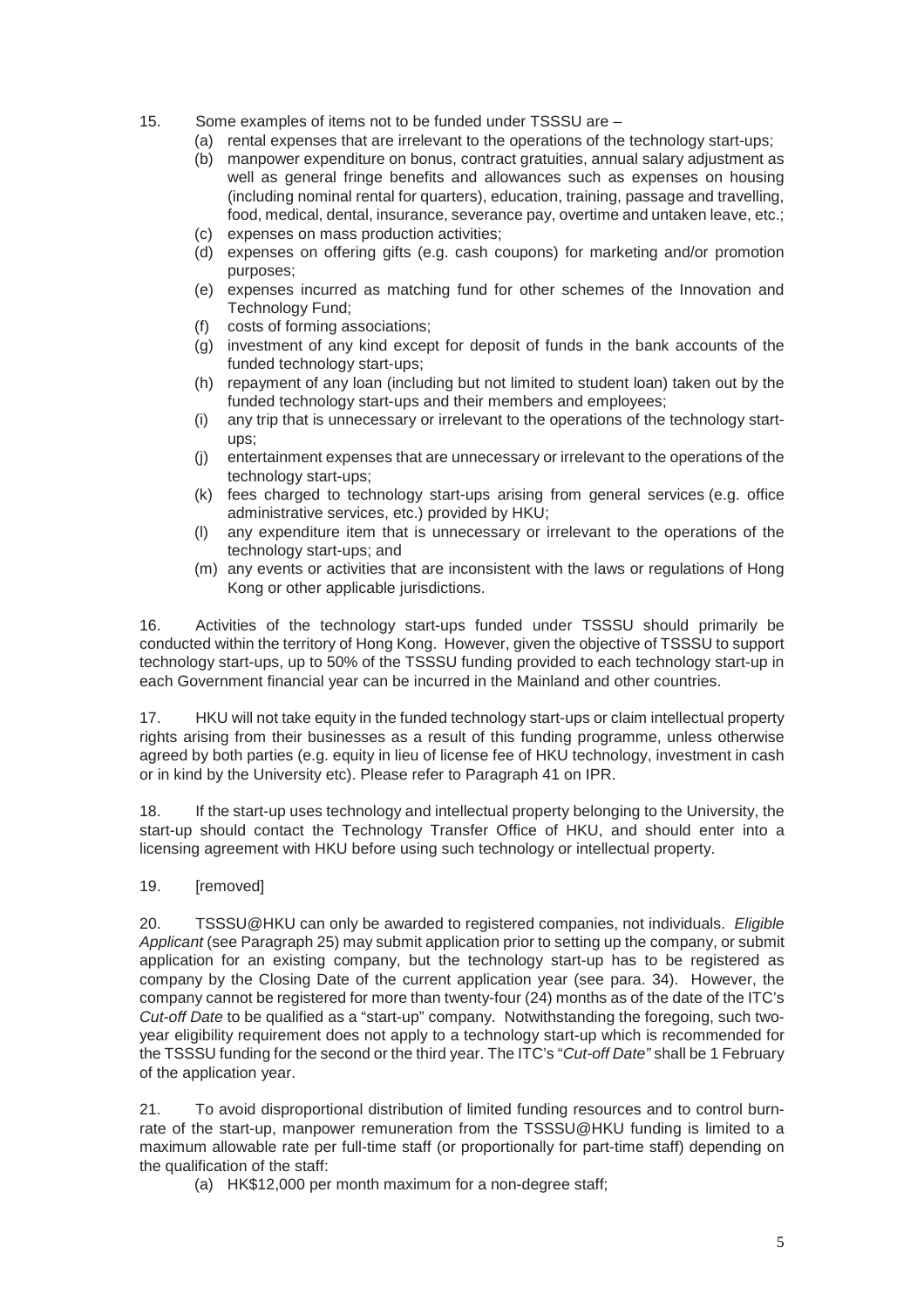(b) HK\$18,000 per month maximum for staff with a Bachelor degree;

(c) HK\$24,000 per month maximum for staff with a Master or higher degree.

For the avoidance of doubt, this above applies equally to *team members* (see Paragraph 26).

- 22. The Awardee Company may provide additional (or substitute) incentives to staff by:
	- (a) topping up the above remuneration cap with funds from other sources;
	- (b) providing alternative incentives like shares, stock-options, bonus, commission etc.

23. Each successful Awardee Company will be funded for one (1) Government financial year (or less) for the year that their funding application is awarded (The funding period will begin from the date of ITC's funding approval which may happen after the start of the Government financial year in question). Awardee Company can apply for second and third year funding (continuous funding), but each year requires a new application and approval before award can be made. For the avoidance of doubt, notwithstanding "technology start-up will be funded for no more than three (3) years" as indicated in paragraph 12, a start-up will not be given blanket approval for funding support for more than one year since additional funding after the first year is always subject to further application and approval.

24. Continuous funding application by past Awardee Companies will be evaluated together with all new applications on an equitable competitive basis. Successful completion of all milestones and deliverables are essential factors to be considered.

#### **Eligibility**

25. An *Eligible Applicant* must be from one of the following:

- (a) current faculty member of HKU serving as consultant, providing technical expertise and direction of the R&D work;
- (b) current student of HKU;
- (c) graduate of HKU for no more than 5 years as of the announced *Cut-off Date* of each application year, unless the application is a continuous funding application for the second or the third year.

26. The application for TSSSU@HKU must be made by a team *("the Team")* (i.e. more than one person), comprising at least one *Eligible Applicant*. The *Team* forming the technology start-up may have any mix of the following members of the University –

- (a) undergraduate / graduate / postgraduate students;
- (b) professor(s) or other faculty member(s) to serve as consultant(s), providing technical expertise and direction of the R&D work; and/or
- (c) business savvy university alumni, giving business and management advice, etc.

The *Team* should collectively hold more than 50% of the shares in the company, unless HKU is also holding some equity in the company (e.g. in lieu of a technology license entered). For the avoidance of doubt, any person not associated with HKU cannot be part of the *Team* (but of course can be shareholders, investors or even founders of the company).

27. The *Team* forming the technology start-up is required to appoint a member of the *Team* as the *person-in-charge*, who should preferably be an *Eligible Applicant*, and is the person representing the start-up company in the application. The *person-in-charge* should be significantly engaged in the technology start-up's business and be responsible for: (a) overseeing the operations of the technology start-up; and (b) liaising with HKU on matters relating to the funding support under TSSSU@HKU. The person-in-charge is required to hold a senior position in the technology start-up and can be reached by HKU during normal business hours. For the avoidance of doubt, the appointed person-in-charge cannot join other concurrently active teams funded by TSSSU.

28. For all TSSSU@HKU application, the awardee must be a company, regardless of size, registered under the Hong Kong Companies Ordinance for not more than two (2) years as of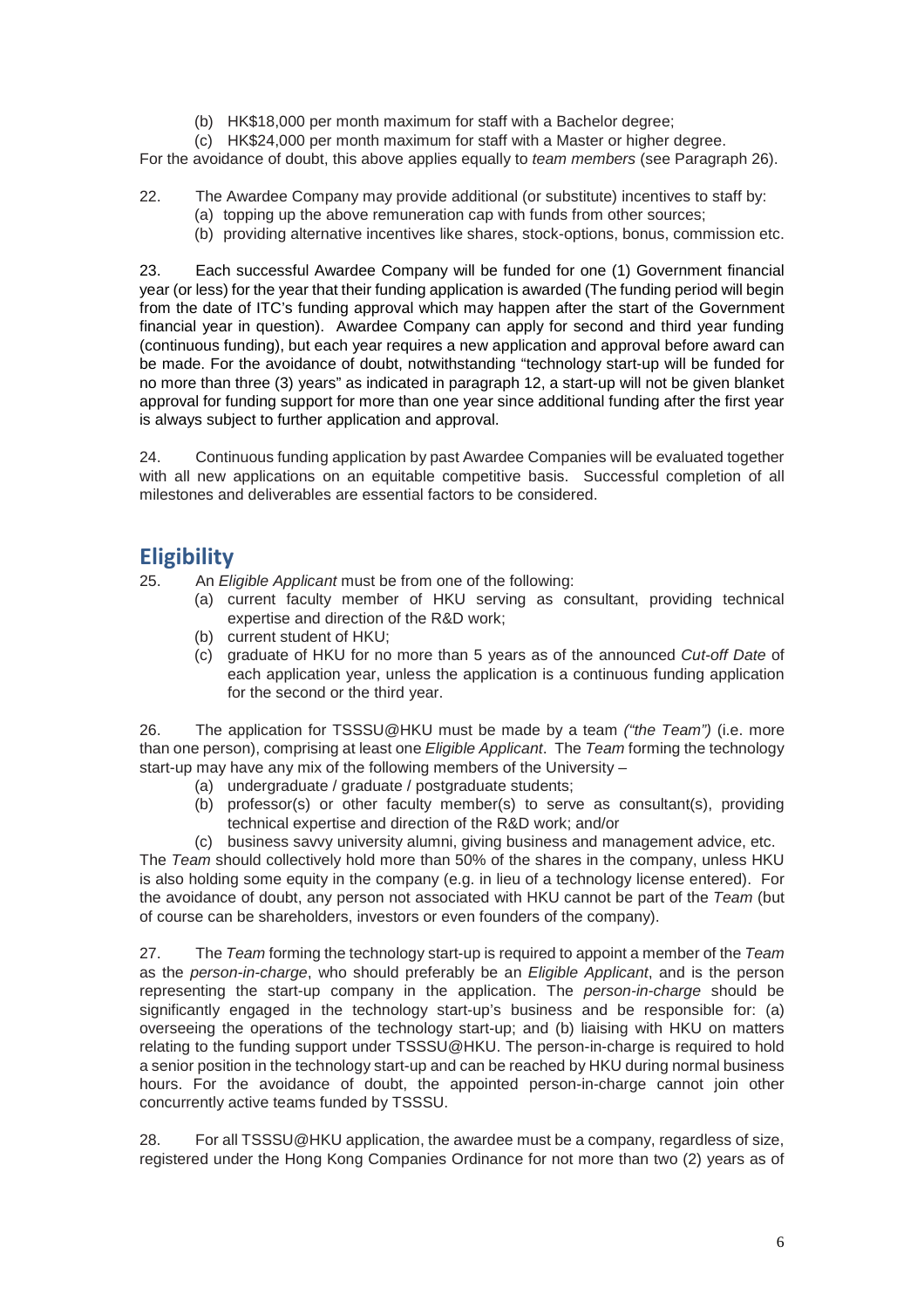the Cut-off Date of each application year, unless it is a continuous funding application for second or third year.

29. Full-time staff/faculty member of the University, with University approval, can be a team member of the start-up funded by TSSSU@HKU, provided the staff/faculty member holds minority shares without any management role. If the staff/faculty member wants to hold majority shares, approval is needed by the University after the University confirms that there is no conflict of interest issue. The staff/faculty member would be subject to related policies and outside practice regulations of the University. It is expected the staff/faculty member involved would provide scientific/business input and mentorship to the start-up venture.

30. If staff/faculty member needs to take up management role in the start-up, especially in the earlier years of the start-up, they may apply to the University for leave of absence or fractional appointment. This would be subject to the Human Resource policies and procedures of the University.

#### **Application Procedure**

31. Call for application of the TSSSU@HKU will be made through email, websites of relevant HKU departments, and other normal funding call channels of the University. Application must be received by 5:00 pm (Hong Kong Time) of the announced Closing Date of each application year.

32. The applicant of the TSSSU@HKU should submit the completed application form provided in **Annex A** with *duly signed signature, company's chop* and all *relevant supporting documents* including, but not limited to:

- a YouTube link or other kind of file-sharing link (e.g. Dropbox) to a presentation video of around 3-5 minutes introducing the technology and business of the company
- a detailed business plan:
- a complete financial plan with budget, revenue and cash flow forecasts covering at least the next three years of operation;
- copies of IP licensing agreements;
- declaration of not using any background IP of the University per Paragraph 41, if applicable;
- evidence of application eligibility such as Certificate of Incorporation, copies of graduation certificates or student/staff ID cards of all team members; and
- proof of matched funding or provision of any additional investments, etc;

electronically to **HKU TTO** [\(tsssu@tto.hku.hk\)](mailto:tsssu@tto.hku.hk) on or before the deadline. All sections of the application form must be duly completed; otherwise the application will not be shortlisted for assessment. A signed hard copy of the application form, identical to the submitted electronic version, should be sent to HKU TTO within three (3) working days of the deadline.

33. Applicants are required to submit a detailed budget plan for the application. Not all items of the submitted budget plan may be approved for funding from TSSSU@HKU. The amount awarded by TSSSU@HKU would be the *Final Approved Budget*. All expenditures to be funded by TSSSU@HKU must be placed under the categories of *Manpower*, *Equipment* and *Other Direct Costs*.

34. The closing date of application for 2022-23 financial year shall be **November 26, 2021** (the "Closing Date").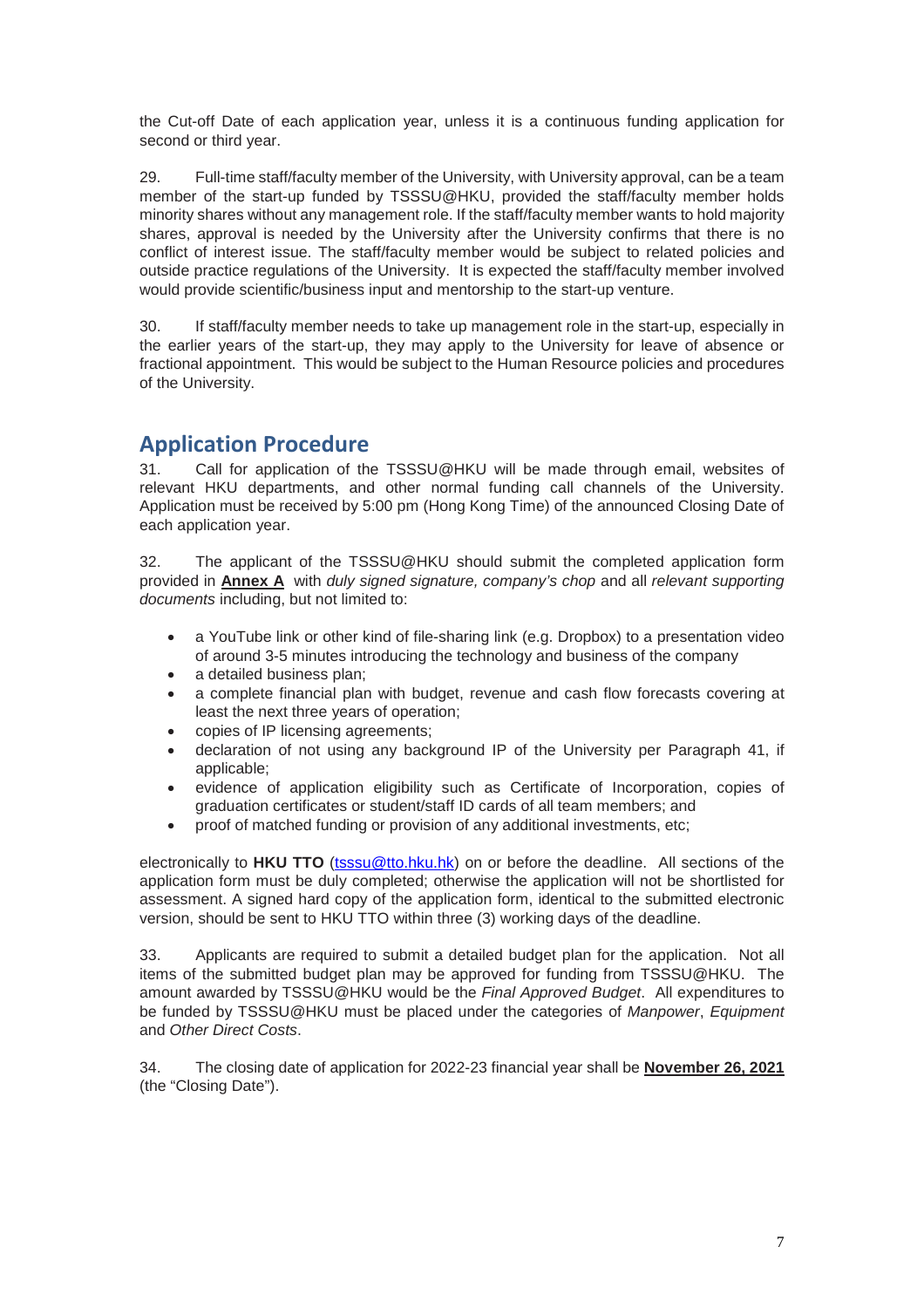#### **Assessment and Selection**

35. All applications will be assessed in a fair, open and objective manner by a *Selection Panel* formed by the University. The *Selection Panel* will evaluate each application based on, but not limited to, the following aspects of the application:

- (a) TEAM: Capability of the start-up and its team to undertake the R&D proposed and manage the company (25%)
- (b) FUNDING: Existence of private investment and the potential of attracting additional investment funding (25%)
- (c) HKU-TECH: Commercialization of HKU Technologies (20%)
- (d) MARKET: Commercial viability of the business (15%)
- (e) TECHNOLOGY INNOVATION: Innovation and technology content of the business  $(10\%)$
- (f) SOCIAL: Social and/or community impact of the business and R&D work (5%)

36. After the assessment and selection process, the university will forward its recommendations, together with the relevant application forms, to ITC for its final approval. The decision of the Selection Panel and ITC will be final.

37. HKU staff handling the TSSSU@HKU scheme and Selection Panel members will be bound by the confidentiality policy of HKU. Documents submitted to ITC for their vetting will be bound by ITC's confidentiality policy.

#### **Notification and Acceptance of Award**

38. Applicants will be notified of the results within five (5) working days of TTO receiving final approval by ITC. This is expected to be about 1 month after ITC has received all the information required.

39. Successful application recommended for funding by the University and ITC (Awardee Company) will be offered the award with a *cash-advancement agreement* (see para. 11). The *agreement* may stipulate terms and conditions associated with the award imposed by the University. The award may contain an *Approved Funding Budget* different from the budget requested in the proposal and the applicant may need to revise the relevant parts of the proposal (e.g. milestones, budget etc) to reflect the necessary changes.

40. The applicant is required to return the signed *agreement* to TTO to confirm the acceptance of the offer within fourteen (14) calendar days from the date of receipt of the offer. The offer will lapse after the said period.

#### **Intellectual Property Rights**

41. The Awardee Company will own all *intellectual property rights* (IPR) created by the company from the project funded under the TSSSU@HKU scheme, unless otherwise specified by alternative agreements. Use of any background intellectual property (IP) will be governed by pre-agreed licenses with the University. If the Awardee Company does not use any background IP of the University, it shall so declare. IP developed in collaboration with members of the University will be handled in accordance to the *IPR policies* of HKU. If in doubt, the HKU TTO should be consulted.

#### **Disbursement, Reimbursement and Audit**

42. The award will be paid into the start-up's designated bank account each year in advance in two instalments.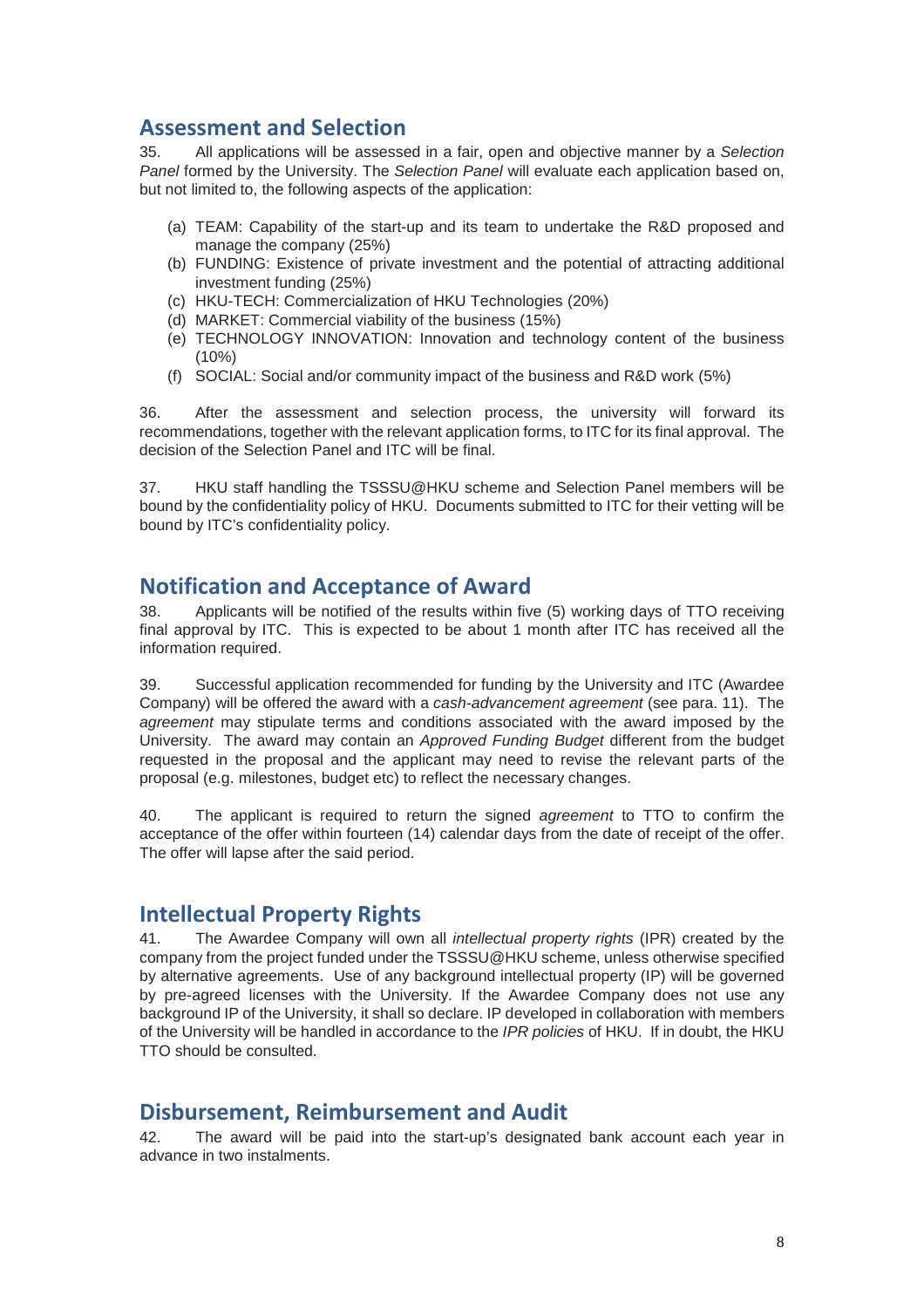43. The first instalment will be paid within one (1) calendar month of approval or after completion of company registration whichever comes later. The second instalment will be paid six (6) months later, subject to satisfactory progress and achievement of the agreed milestones as well as the financial position showing the fund utilization.

44. The University will apply for reimbursement from the ITC to repay the casha*dvancement* given to the start-up under the Scheme. According to the requirement of ITC, the funded start-up has to provide the University with:

- (a) a completed reimbursement request form (**Annex B**) for the expenditure incurred during the reimbursable period of the previous Government financial year. *The expenses incurred should be on an accrual basis, i.e. funding will be provided if the expenses have been incurred within the Government financial year when the related activities have been conducted or the related services and goods have been delivered*;
- (b) the statement of expenditure and the auditors' report for the previous Government financial year submitted by the technology start-up, which are prepared in accordance with the '*Notes for Auditors*' at **Annex C**, within three (3) months after the end of the previous Government financial year. For example, for 2022-23 financial year, this would be 30 June 2023. This would allow the University some time to work on its report to ITC.

The reimbursement from ITC would therefore be fully used to repay the *cash-advancement* by the University under this Scheme, with any shortfall, unless otherwise agreed by the University in writing, has to be made good by the start-up.

#### **Monitoring and Review**

<span id="page-8-0"></span> $\overline{a}$ 

45. As required by ITC, each technology start-up should provide a half-yearly interim report and an annual report on the progress of its business to the University in each Government financial year. For the interim report, the technology start-up is also required to provide an unaudited account of expenditures with respect to the utilization of the first instalment funding. The technology start-up should also complete the relevant sections in **Annex D(ii)** when submitting the annual report to the University.[2](#page-8-0)

46. The Awardee Company will submit the annual report to TTO within two (2) months of each Government financial year (that is, on or before 31 May of each funded year). The annual report should include, but not limited to, the following:

- i. Status and achievements of the start-up with respect to each of the objectives, milestones and deliverables, in the funded year;
- ii. Business and commercialisation success of the company including revenue, additional funding obtained or injected, merger and acquisition, partnership or major deals that are of material impact to the company etc.
- iii. IPR position of the company in the funded year;
- iv. Any other information that the Awardee Company considers useful.

47. The University will provide support, mentorship and other monitoring functions as required by ITC under the TSSSU scheme. The University will also coordinate all the funded start-ups under this Scheme and provide liaison function with ITC as appropriate.

48. Funded technology start-ups should handle the keeping of books and records, etc. to facilitate auditors to conduct the reasonable assurance engagement in accordance with the

<sup>2</sup> If a TSSSU funded technology start-up fails to comply with the funding requirements stipulated by ITC and/or the University including submission of the required documents (e.g. half-yearly report, annual report, statement of expenditure, auditors' report, reimbursement request (i.e. Annex B to this form), annual assessment of the technology start-up's performance (i.e. Annex D(ii) to this form), etc.) in good time and in good quality, its subsequent application(s) for TSSSU funding support and other ITF funding support might be affected.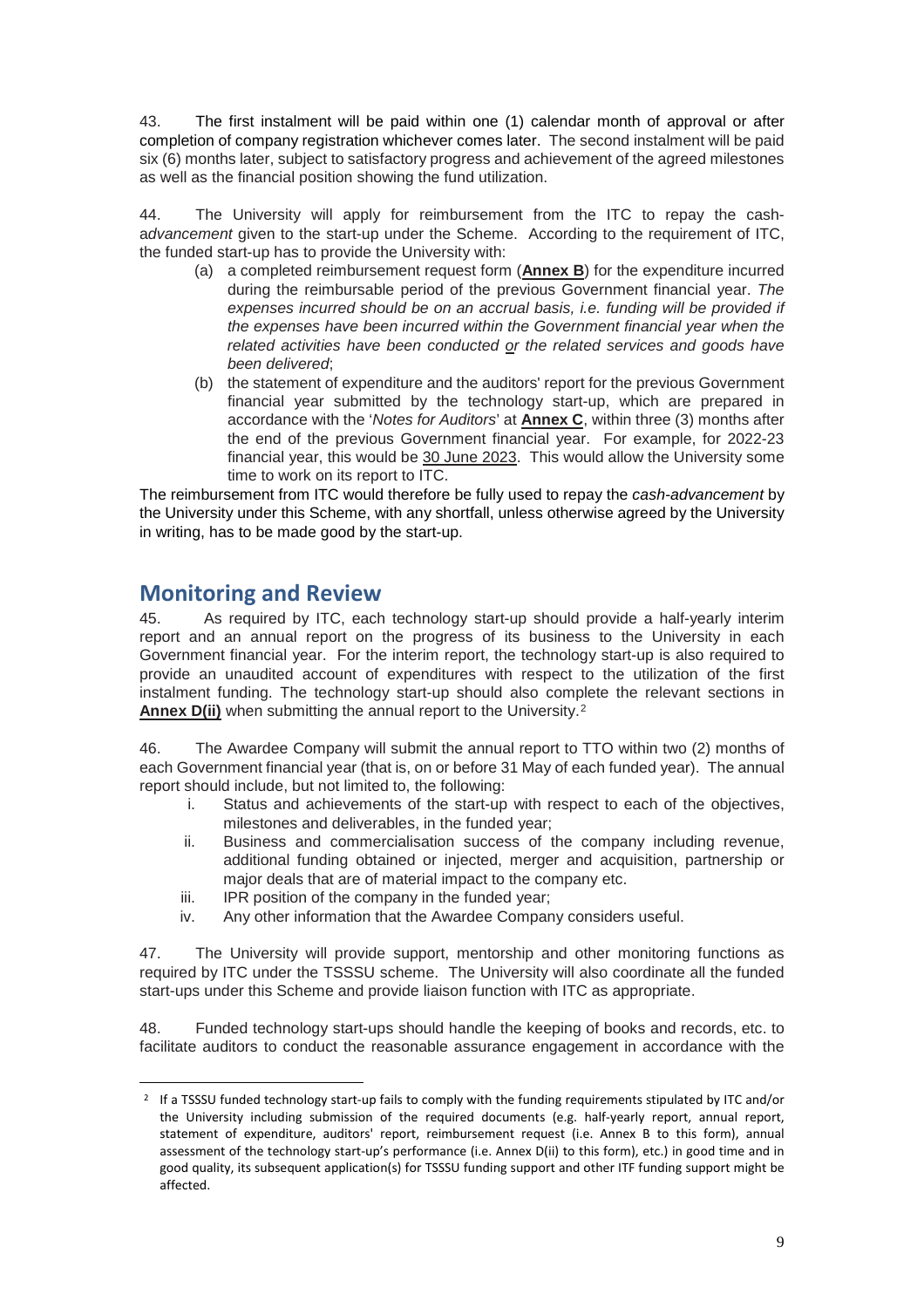requirements stipulated in **Annex C**. The TTO of the University will be responsible for keeping all records and documents in relation to the TSSSU applications and reimbursements, monitoring of the R&D work and commercialisation of the technology start-ups. The Commissioner for Innovation and Technology and any authorised person acting on behalf of the Government may conduct random checks of the documents, records, etc. of the universities and the technology start-ups to ensure their compliance with the guidelines and requirements relevant to the funding support.

49. The University or ITC may terminate an approved TSSSU@HKU award or suspend funding support to an Awardee Company in rare and exceptional circumstances, including but not limited to evidence of mismanagement of funds, involvement in illegal activities by the startup, significant departure from the original business proposal without approval etc, or when ITC sees fit to terminate the project in public interest. The University and ITC will reserve the right to demand return of all unspent funds after the termination of the project.

#### **Modifications to Business Proposal**

50. Each technology start-up funded by TSSSU@HKU is required to conduct its business and R&D work in accordance with the business proposal as approved for funding by HKU and ITC. Any material modification to the business proposal (including but not limited to change of PIC and key team members of the technology start-up; change of milestones; business scope; or the change in the approved budget; etc.) will require prior written approval from the University within the reimbursable period. ITC will be duly notified of such modifications, and may provide advice to the University on accepting or rejecting such changes. Technology start-ups should fill in Annex E(i) and/or Annex E(ii) for any material modification when seeking the approval from the University. No retrospective approval will be granted after the end of the Government financial year in which the application was approved.

## **Publicity, Acknowledgement and Indemnification**<br>51 Acknowledgement of the HKU and ITE support should appear

Acknowledgement of the HKU and ITF support should appear on all equipment, facilities, publications, publicity and media events related to an Awardee Company.

52. The following disclaimer should also be included in any publications and media events related to an ITF-funded technology start-up –

*'Any opinions, findings, conclusions or recommendations expressed in this material/publication (or by members of this company) do not reflect the views of the Government of the Hong Kong Special Administrative Region, the Innovation and Technology Commission or the University of Hong Kong.'*

53. To facilitate better support and continuous enhancement of the TSSSU@HKU Scheme, Awardee Companies will provide update information relating to their business status, including but not limited to product development and investment fund raising status, from time to time upon the reasonable request of HKU.

54. All Awardee Companies will fully and perpetually indemnify HKU and ITC from all liabilities and shall always keep HKU and ITC whole and harmless from all liabilities and all damages from all actions and activities of said company.

55. General information about each Awardee Company may be publicized through websites and other channels, which the University deems appropriate.